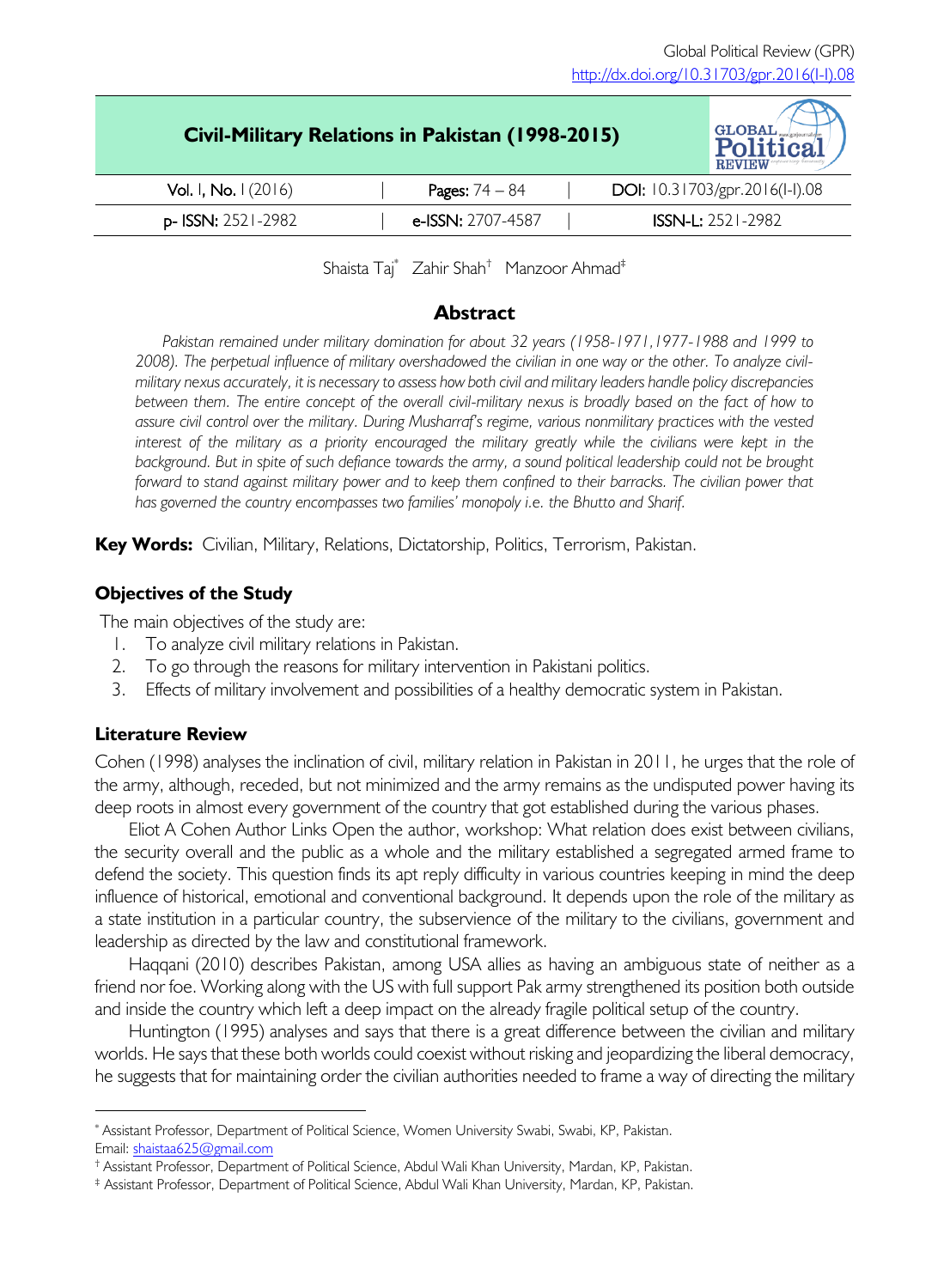without letting it get into the autonomous character and organization or the prerogative of the military world thus keep the politics at bay.

Huntington and Janowitz suggest that for better relations to be maintained the civilian power must build up a paramilitary force for tackling any internal disturbance. This paramilitary force must be at the beck and call of the political world. The army must be kept away from the negative political and social effects of the civilian world.

Khan (2005) brings another vital issue regarding the military zeal for their intrusion in the political setup of the country. It is the sense of superiority complex that is infused into the army officers' minds who look at politicians & civilians as incapable and inferior. However, the military role keeps on varying from disdaining politics to adhering to it. There are various sectors that have been affected by the military in one way or another.

Kukreja (1991) says the blemishes of electoral procedure cause a perpetual contraction and the unrepresentativeness of self-perpetuating elite has made the military overtake the rule of the country after a decade, which speaks in volumes the inability of the politician with their shallow insight and selfcenteredness which paved the way for the army to overthrow civilian government.

Myrdal (1968) makes a fair analysis of the party led by an army from the early stage of the country's inception. He discussed the strife for power both a moral as well as ideological bases. A government that tries to create national cohesion and consolidation along with national progress is prone to confront inescapable complications. Pakistan lacks political identity and national allegiance. The inequality based on social and economic growth has created gaps among the public. But if contrived Pakistan can achieve better living standards, diminish inequalities, reduce population ratio and obtain the cooperation and participation of the people, Pakistan can still realize the dream of a great section of its people.

Niaz (2009) declare that the incompetence of politician eased the way for a military intrusion in the political arena of the country. Whenever Pakistan slides towards bankruptcy theocracy and state future military assistance were sought, but it generally resulted in the military take over. Furthermore, the army's help in natural disaster management provided them to taste the flavor of political power they got accustomed to and their presence or unnecessary intervention became a matter of routine thus the political power and institutional development tumbled down under the indomitable and formidable power of the army.

Oldenburg (2010) compares the democratic system of India and Pakistan and points out the factors that made Indian democracy stronger than Pakistan. According to him in many third world countries, the governance system is an arena with various participants, which he calls constitutive authorities, which is a combination of civil bureaucracy, military power publicly elected representatives, religious or clergy and other related parties. The tug of war usually takes place among them. The common belief boasted by the army is there being the only protectors of Pakistan.

Rashid (2008) declares Pakistan as a Hobbesian country and says that the root cause of its instability lies in its government's foolishly indiscreet policies. In spite of having a powerful army nuclear weapon, geostrategic importance. Pakistan remains unable to maintain a solid political system inside where it could play a vital role in uplifting public lives by meeting their needs. Its weak economy, its illiterate population, unemployed youth and above all a military that supports the Taliban in Afghanistan while consistently fight them in Pakistan.

Rizvi declares Pakistan as a Praetorian state where the military has gained credentials to have their dominance over the fundamentals of political infrastructure and the process of the country. Its role slowly encompassed the area where it emerged as an important stakeholder in the formation of the decision particularly in defense and security matters. He asserts the Praetorian nature of the military with its external tussles and constrained relations with India post-Bangladesh insecurity and Afghanistan war were such factors that made the indulgence of military process indispensable in the country's political setup.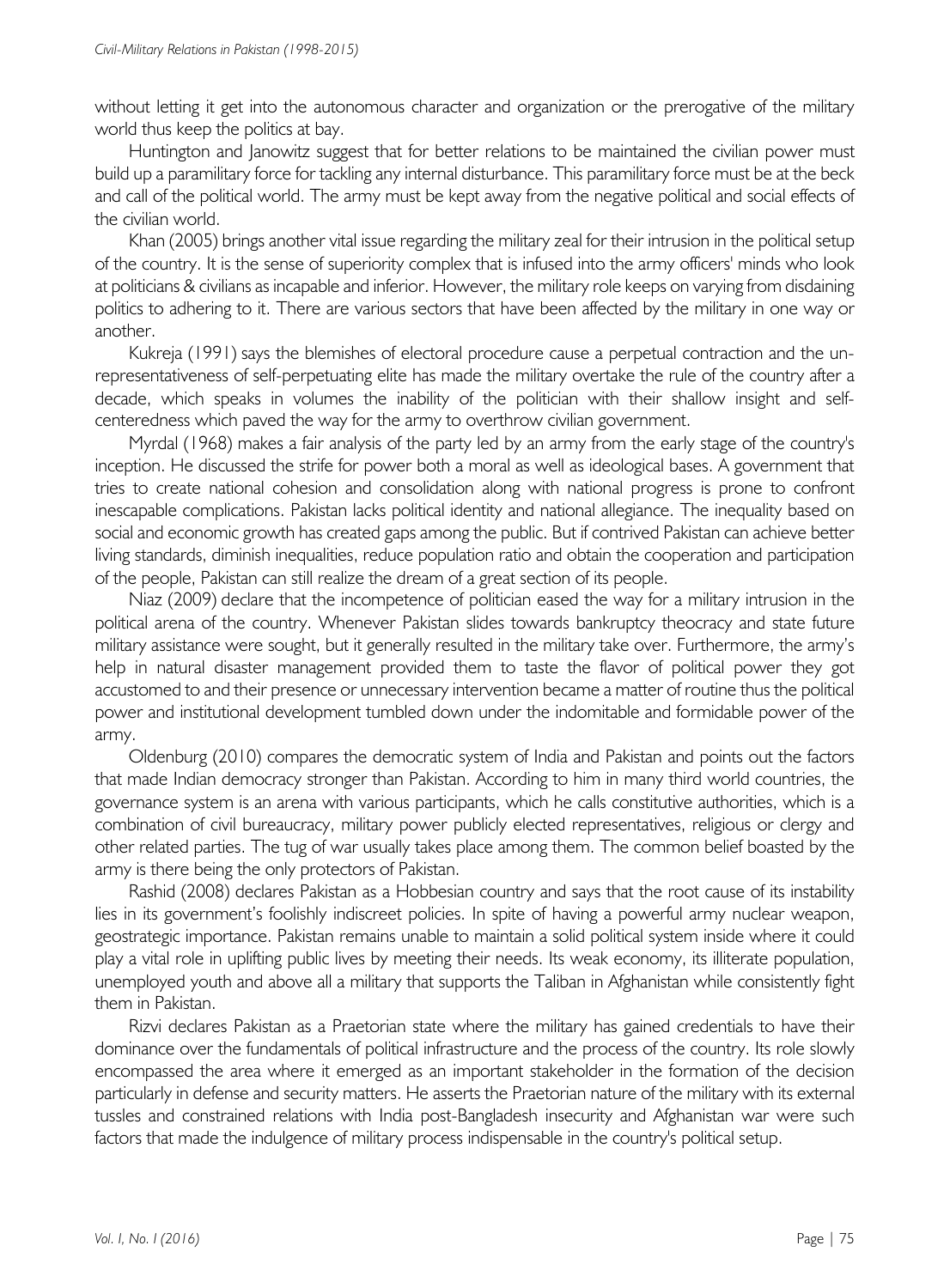Shah (2014) has drawn a vivid description that projects a noticeable involvement of the army in Pakistan politics since its inception. Shah clearly unfolds the permeable complicity between the country's civilian and military spheres. Apart from supplying a marvelous study of the relation between Pakistan military and civilian. Shah makes vital and more general scholarly addition, he elucidates that the security challenges overpower the political infrastructure of the country that made the military intervention indispensable.

Siddiqa (2017)put forward the concept of Milbus (military capital) as a different military investment in various sectors be it (FF, SF, BF, AWT) has been working for the personal vested interest of senior military officers. The expenses of Milbus have thrown Pakistan into the abyss of uncertainty and its future bleak.

#### **Civil-Military Relations in the Context of Internal Politics**

Within a year after independence, Pakistan fell prey to leadership which lacked vision and political insight that caused many issues sprung, which created a lot of disturbance in internal as well as external policies of the state. The leadership after the death of Muhammad Ali Jinnah remained at the mercy of division and confusion. That unsettled scenario of political structure encouraged military and intelligence apparatus to surface and declared themselves as the real protectors of the country (Siddiqui, 2006, p. 621). While in India under the leadership of Jawahar Lal Nehru, he gave strength to the political infrastructure of the country and had succeeded in establishing a cemented political system in his country (Ahmad, 2013). The fact behind the prosperity and stability of India is the result of strengthening the political system (Bhimaya, 1997).

Since the inception of Pakistan, national assembly as pointed out by Gunnar Myrdal (1968) is old wine in a new bottle because Pakistan's leaders have the old mindset with the old system that finds itself in failures on every stage. The arbitrary suspension of parliamentary government, both at the center and various times in the provinces. Furthermore; for curbing riots military rule got imposed to prevent public agitation.

The resulting signs of political fragile stability and vanishing discipline surged that gave birth to further economic and political turmoil. The inept politician with their immature vision (Paul, 2014, p. 45) brought a complete cessation to politics that might have worked for the amelioration of the public and the state overall.

The prevalence of martial law covered almost half of Pakistan's existence since it got independence. "The military intervenes in the politics when all other institutions confronting war against each other, they called upon the military to handle the situation" (Kukreja, 1991). But on the other hand, some scholars have the opinion that the monstrosity of military rule devoured most of the country's vision for prosperity and progress. Such situations made the constitution null and void while the emergency situation became routine in the country that further hurled down the country into the abyss of uncertainty (Saddiqa, 2011).

Mehdi (2005) has rightly pointed out that Pakistan's constitutional history is marked with an ambiguous distinction with three permanent and five provisional constitutions. Pakistan's existence is woven around executive orders, ordinance, regulations and adohocism. The core reason behind such a vile process is the avarice for power and the lack of enlightened visionary leaders.

A vivid tussle between executive and legislature can be seen, consequently; the executive has always a wielding upper hand. The executive makes a decision on party forum which is subsequently translated into the mainstream law by legislative procedure and adopted and implemented rigidly and forcibly by bureaucracy. The dominance of the extra-parliamentary institution is taken by politicians as essential fabric needed for political order streamlined by these institutions frequently power pre dominancy outside the legislature. Those in power practice legal and moral authority. It is surprising, but historically authentic to fill the emptiness almost all four military governments held so called election in 1962-1970-1985-2002 (Siddiqa, 2007, p. 65).

It is quite obvious that the institution of leadership in Pakistan has remained weakened and dependent right from top to bottom. The degraded status of Pakistan owes a lot to the crisis of genuine leadership. The self centered and greed has been the deadliest element that has brought down the standard and morale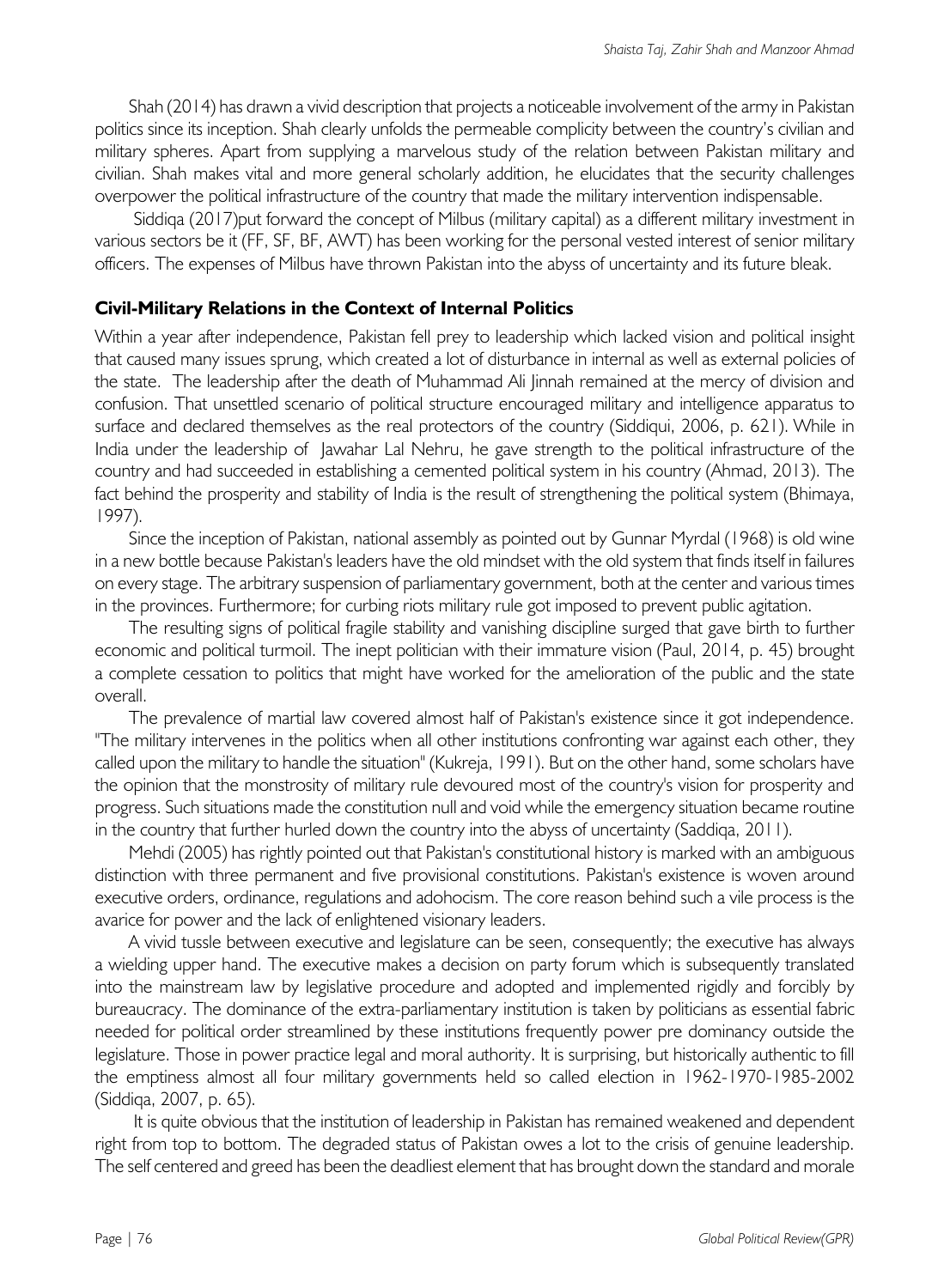of Pakistani politicians. Personal vested interest gives preference over the national cause (Rehman, 2011, p. 196).

According to Rehman (2011), a nation recompensates the follies of its leadership in the shape of miseries and backwardness in almost all spheres of life be it political, social or economic. The irony is that Pakistan is a victim of many harassing issues about which Pakistani leaders are unconscious and unaware of what is to think about their solution and address.

Pakistan could be compared to Hobbes where almost all political and provincial groups are found in disputing state against one another. There generally occurred a constant and relentless tug of war for grabbing power. "The leaders were found with an inclination of self-centeredness and narcissisms" (Taj & Zia, 2015, p. 112). They brought about their families, their comforts and luxuries thinking little for their country Pakistan (Sayeed, 1959).

Genuine leadership begins from social stratum and from bottom to top, where the issues of common people are understood, but in Pakistan, the case is totally reversed. There is complete chaos regarding leadership (Shah, 2014, p. 252). Zardari remained reportedly a self-proclaimed leader with no actual political vision that he could utilize for the progress of the country. The politics of Pakistan is based on family lineage where son replaces father, a dynasty based politics a rule of succession as in old times of kings and monarchs.

Pakistani politics revolves around influential and rich while the benefits public representatives are kept at the backseat of the political vehicle of the country (Taj & Zia, 2015, p. 108). Ideologies are sacrificed on the altar of personality cult while blind devotion and political frenzy with no political vision or motives behind this madness. The naive and simple public is emotionally exploited by showing them green fields and when such politicians succeeded, they never turn back to those people.

Another catastrophic element of political instability is the illiteracy and political inexperience that makes hurdles in the way of political institutionalization. Simple masses are exploited for political favor by raising issues of the caste system, pluralistic society and other such deceptive tactics are fully utilized, especially in times of elections to win public favor. People are incited on language, cultural and sectarian levels just to use them by politicians for their personal motives."Democracy in Pakistan is not mature and ripe" (Lieven, 2011, p. 209). It needed someone with political vision who could put back the train of democracy if it ever derailed, but Pakistan has been deprived of such visionary politicians who could bring it to political maturity. The reverberation of military intervention has been another menace that has been victimized by this country from the very time of its independence.

The bleak peruses of the country's history in the initial decade with countless political upheavals, the subsequent dismissal of governments, very trivial issues in the form and framework of the country. The period from 1951 to 1958 was an example of political stability or can be declared as Augean stable in the history of Pakistan. It was an output of the efforts of Pakistan leaders at that time, which can rarely be found afterward. It is also a bitter fact that there were two governors-general and seven prime ministers during this period that succeeded one another unconstitutionally (Paul, 2014, p. 49).

The death of Liaqat Ali Khan gave way to military intervention and a shift of power to the bureaucracy. The nation got entangled into the web of conspiracies and intrigues. Both Sikandar Mirza and Ghulam Muhammad were from bureaucratic class (Lamb, 1991, p. 11). They were the main characters who paved the way for military ascendency in the politics of the country (Rizvi, 2004, p. 95). Ayub Khan likewise missed no opportunity in exploiting the weak and the incapable politics of the time. When an attempt to rescuing the power of the governor-general Ghulam Muhammad was made; he immediately took prompt action by dissolving the constituent assembly, an abominable action that was legalized by the then Chief Justice Munir (McGrath, 1997). Such indiscreet action tarnished the struggles for political stability and dragged the country into the quagmire of greed from both military and bureaucracy (Ahmad, 2013).

The military intervention was encouraged by such unconstitutional and no legal action which put the incompetent politicians at backdrop. A clear example of military dominance could be seen that within a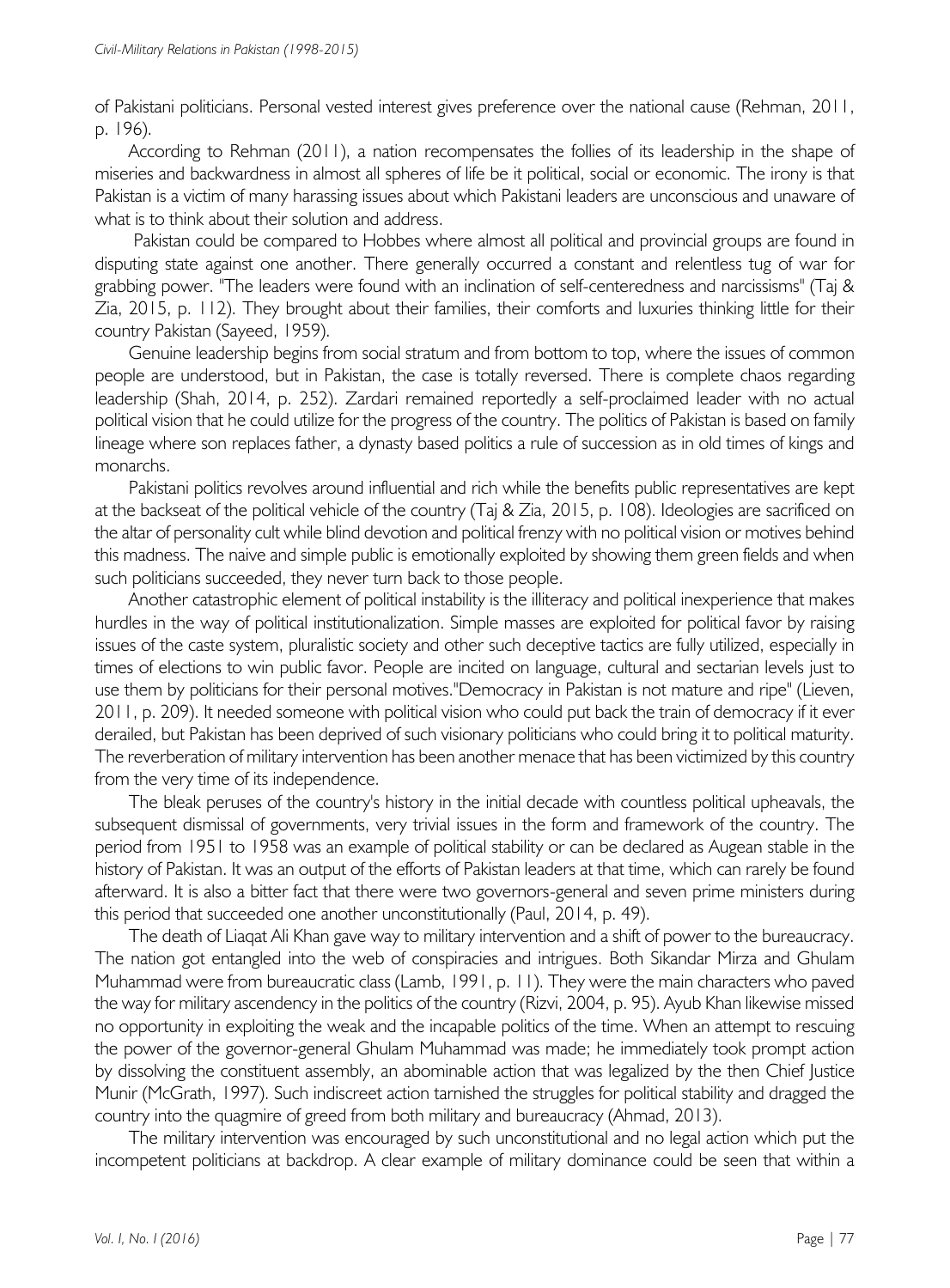period of two years i-e from 1956 to 1958 there had been six prime ministers. The confused and chaotic scenario of the political infrastructure of the country and the visible fiasco of parliamentary government boosted the misadventures of military intervention in the politics of the country because the people needed control rather than democracy (Jalal, 1995, p. 56).

During the government of Sikandar Mirza, the presidency remained the hub of conspiracies, intrigues and machination while the resultant martial law turned the situation in the worst form of government. The first catastrophe in Pakistan history occurred when Ayub Khan extradited Sikandar Mirza to England, took over the government and to shield and strengthen his hold. He started showing various facades like Basic Democracy and quasi election to prolong his rule. Making his rule unbearable for the masses until they rose against him in the shape of political seething. He handed over the government to another dictator Commander in Chief Yahya Khan, who brought great devastation to Pakistan in the shape of the disintegration of the country.

During the reign of Ayub Khan, he held his grip very adroitly by his ostentatious acts of introducing B.D (Basic Democracy) which brought the country to the threshold of corruption and chaos. He declared the 1956 constitution null and void and introduced the 1962 constitution. This indiscreet act prophesized the possibility that it was the army who would only be able to protect and drag the country from any sort of disconcerting situation, which civil government unable to do.

Such tactful strategies enabled Ayub Khan to rule the country till 1969 when public rose against him there were countrywide political agitations against him prominently led by Z.A Bhutto and Ayub Khan handed over the government to Yahya Khan. A simultaneous and forceful political uprising started against him in both wings of Pakistan (Mujeeb Ur Rehman in Eastern Pakistan) his government came to complete cessation.

In such a topsy-turvy situation India took advantage and attacked Pakistan. Being internally at tension and not ready for the sudden attack Pakistan succumbed to another disastrous accident of disintegration in the shape of another state Bangladesh. The existence of Bangladesh got possible because of the intrigues and conspiracy of both East wing and India (Haqqani, 2010, p. 63). Thus, because of indiscreet decisions of Pakistan's leaders and the unjustifiable craze for power caused the inception of Bangladesh right from the womb of fragile Pakistan. Pakistan's political history is full of such heart-wrenching incidents. "The 70 years existence of Pakistan on motherland is a story told of political tussles and quick succession that left the country hollow and miserable" (Rabbani, 2013, p11).

Another tragedy that blotched the country's political history was "the dethroning of Z.A Bhutto by Zia Ul Haq and his consequential execution" (Siddiqi, 2016, p. 71). Thus the democratically elected prime minister was hanged and another military regime started that further dragged the country into the military monstrous jaw that had to devour the country and its public. Zia Ul Haq introduced Shora to the parliament and new experiences were observed while the political forces of the country remained silent spectators or showed their consents over what the military wanted to do.

The regime of Zia Ul Haq was challenged when Benazir had been returned to the country and built up the political status by standing against Zia. Elections were held and Benazir won overwhelmingly thus getting herself elected or the prime minister of the country. Thus, once again the country came into the lap of the public representative elected by the public itself. The 1988 plane crash gave another turn to the politics of the country. Ghulam Ishaq Khan applied 52/2(B) of the constitution on August 1990 and toppled down the government of Benazir Bhutto. "Allegations of corruption publicized in the media by the ISI against Benazir Bhutto because she had lost the confidence of the army" (Shah, 2014, p. 171).

Thus the nation once again had to face bleakness and despondency. The recurring political wrangling weakened the country and created an air of confusion, chaos and utter disappointment for the nation. Such kinds of slew of challenge put the integrity of Pakistan at stake and its existence threatened, the question that can be posed from political parties at present time is the survival of Pakistan. Such internal damaging acts made Pakistan's status dubious in the comity of nations.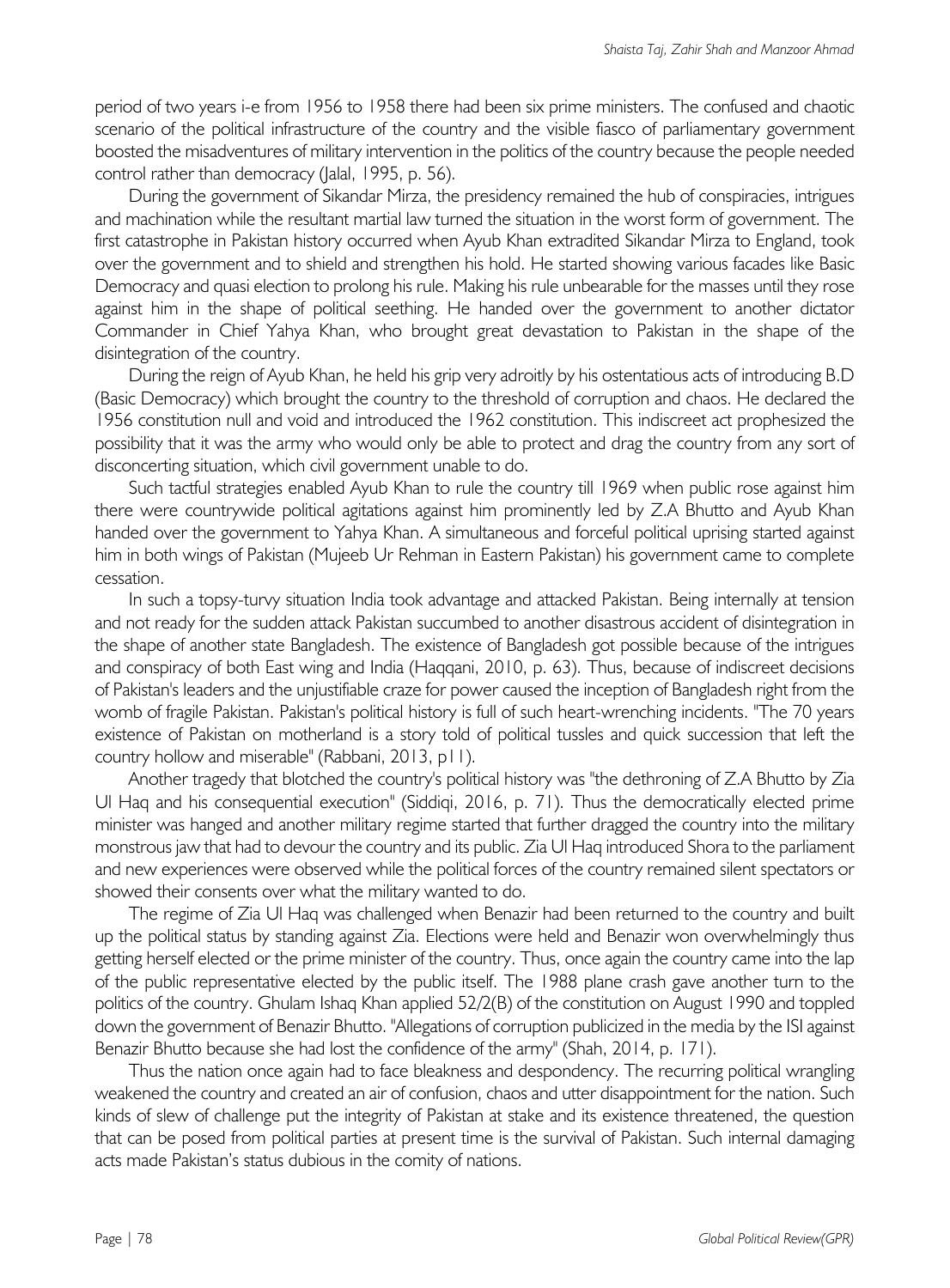None of the political government came up to the expectation of the public, a public that has been an aspirant for a government, that could fulfill their needs, most of which were related to their basic needs. The public had been hoodwinked by almost every government (Lodhi, 2011, p. 169). The dreams that they usually attached with every political government shattered because of the incompetence and self centeredness of the politicians who showed not even an idea of consciousness to drag the miserable public out of their problem and to fulfill their dreams in the least possible way.

The posterity will never give such consciousness to politicians and leaders who did nothing but fill their banks and however the exchequer like vultures. Pakistan will prosper if its leaders preferred national interest upon individual and personal vested interests. Leaders should stop presenting their political party's motives or doing favoritism for a number of people, they should rather have nation based spirit for the development, prosperity and welfare of the nation as whole (Taj & Zia, 2015, p. 103). Their approach should be macroscopic rather than microscopic. Sincerity, love and sympathetic understanding of the public must be the highest priority of Pakistan political leaders (Lieven, 2011, p. 195).

#### **Kargil Incident and Civil-Military Relations**

During the winter absence of Indian troops, that was sometime around mid-November 1998, four Pakistani generals had planned to inhabit the territory in Dras Kargil, those included Aziz Khan, Mahmood Ahmad, and Shahid Aziz led by Musharraf (Lavoy & Lavoy, 2009). Arrangements continued in secret by keeping the plan undisclosed from additional military commanders. At some point in December 1998, Musharraf approached the matter with Sharif in an informal way but Sharif denied that as a Prime Minister of Pakistan he was not taken in to confidence regarding Kargil. While the army failed in presenting inclusive scrutiny of the extent of the operation and also its probable conclusion. Musharraf along with the other three generals saw the activity of the Indian-controlled region as a means of providing an incentive to the Kashmiri freedom movement.

The plan as visualized by the Pakistani military leadership: the political aim underpinning the operation was to seek a just and permanent solution to the Kashmir issue in accordance with the wishes of the people of Kashmir. However, "the military aim that led the political aim was to create a military threat that could be viewed as capable of leading to a military solution, the main aim of this operation was to capture strategic peaks and to cut off Indian army's supply route to Siachin (Shah, 2014,p. 180). The operational plan envisaged India amassing troops at the Line of Control to deal with the threat at Kargil, resulting in a vacuum in their rear areas" (Haqqani, 2010, p. 226).

Slight consideration was paid in the plan to international response and also the prospect of India's deployment of dissimilar battlefield diplomacy. Pakistan's military incursion into Kargil was not a small matter in India's perspective, Pakistani forces occupied "mountain tops overlooking the Kargil highway" and was threatening to weaken Indian control over a significant part of Kashmir. Moreover, it also desecrated the spirit of the peace progression that Sharif and Vajpayee had agreed upon barely a few months ago and amounted to treachery on Pakistan's part. India acknowledged hold up from, amongst others the United States and China and also accumulated a most important diplomatic campaign. The international community approximately collectively demanded Pakistan's withdrawal from Kargil. Musharraf and his three fellow generals had handled to unite the international community against Pakistan as an alternative of helping focus on the Kashmiri freedom fight back.

Pakistan struggled to blame Kashmiri militants, the mujahideen for the invasions and denied that the military operation in Kargil concerned government troops. A tape-recorded conversation linking Musharraf and the Pakistan army's Chief of General Staff was released by India, Lieutenant General Aziz Khan had left no uncertainty about Pakistan's military presence in Kargil. The conversation between Musharraf and Aziz Khan took place while Musharraf was in Beijing and Aziz Khan at army headquarters in Rawalpindi (Haqqani, 2010, p. 227).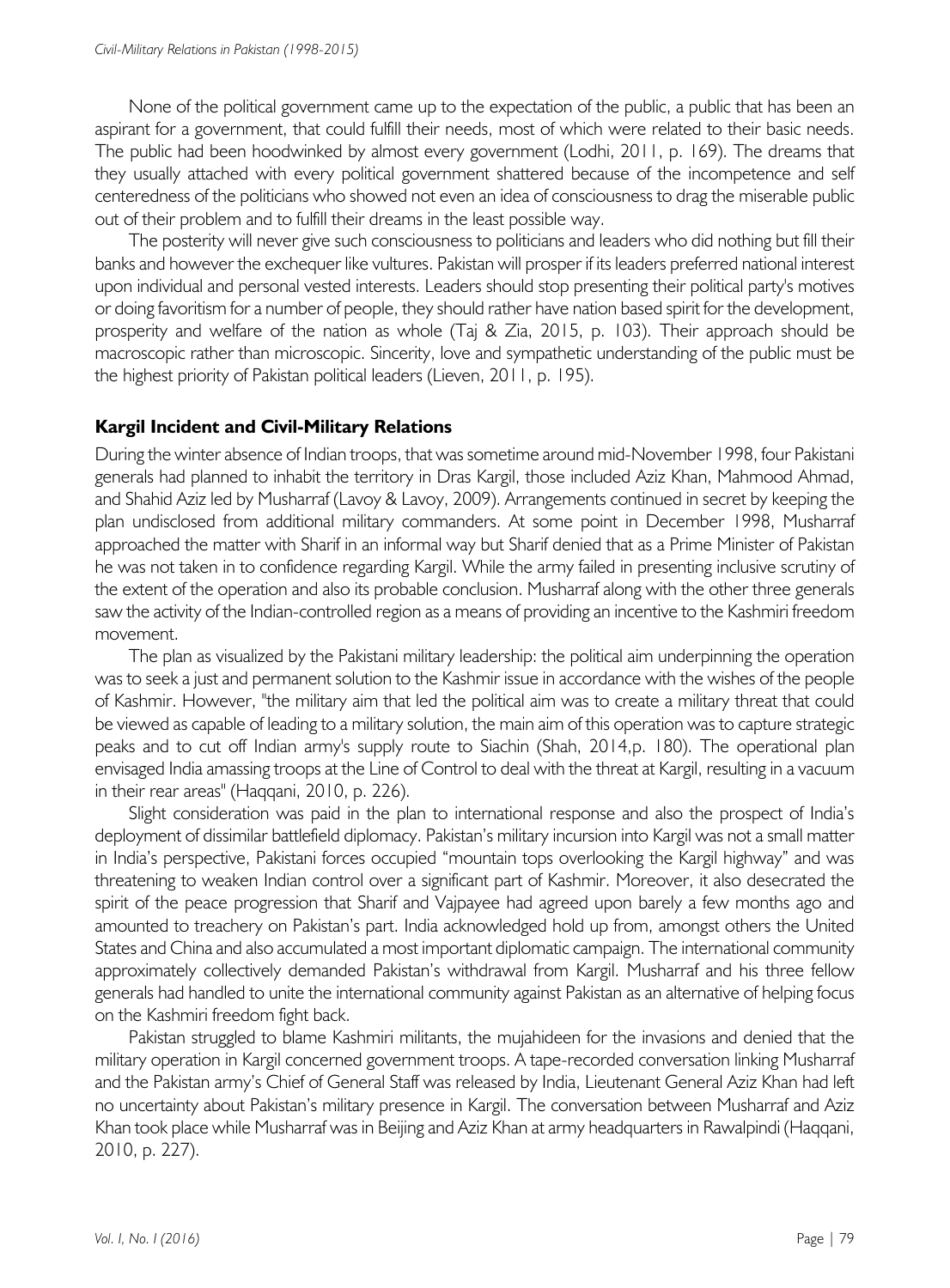Unable to contradict Pakistan's role any longer and faced with the vision of India defeating Pakistan militarily for the first time under civilian rule, Sharif ongoing looking for the resolution of a face-saving issue. India presented Sharif a probability to distance himself from actions in Kargil by suggesting that the Pakistani army had undertaken the operation without political sanctions (Qadir, 2002, p. 24).

Sharif was unwilling to demonstrate the world that he did not manage the associations of Pakistan as prime minister did not want to take on the military leadership publicly. Paradoxically, these were the equivalent fears that had prohibited Bhutto from going public over her differences with the generals during both her terms. Similar to Bhutto for pretending to go along with out-of-control generals Sharif paid a heavy price. He vanished the power that he tried to hold on to and also the credibility that might have survived had he exposed Musharraf's strategic miscalculation once the world turned against Pakistan during the Kargil crisis.

Thus the Pak army withdrew and made a retreat from LOC. The blame ground had started and Nawaz openly occurred army of the aggression & trespassing. Nawaz was fully determined to replace COAS Musharraf. As retaliation Musharraf after his visit from Sri Lanka took control of the country (Nawaz, 2008). Thus such incidents led a coup and detention of Nawaz Sharif thus started an era of the military regime and inhibited the duty of the army in the internal security system. This campaign encompassed military operations against terrorism sectarian & ethnic violence and other connected crimes. During the Musharraf regime, there had launched various military operations containing and confronting diversified sinister activities like terrorism religious & ethnic extremism. These operations were supposed to continue for an unlimited period. According to Lavoy "the Pakistani literature on Kargil is, even more, one-sided. For a long time, there had been no official Pakistani government or military account of what took place on Kargil heights. In part because the story of how Pakistani troops occupied and then withdrew from this territory quickly became intertwined with the civil-military dispute between former Nawaz Sharif and former president Musharraf, who during the Kargil affairs was Sharif's army chief" (Lavoy & Lavoy, 2009). According to Paul, "the failure of Pakistan at Kargil created a major political backlash. Sharif's relationship with General Musharraf deteriorated dramatically" (Paul, 2014, p. 66; Talbot, 2012, p. 167). The main reason for this imbalance in civil-military relation is because of the military wield's a veto and suppress and control the political government's veto (Paul, 2014, p. 79). Thus civilian life is deeply penetrated by the military.

## **War on Terror and Musharraf**

Ayub Khan's bargaining for larger economic and military aid became the norm for his successors. In 1979 after Soviet invasion in Afghanistan, Zia Ul Haq similarly drove a hard bargain when in Afghanistan, U.S sought to expend anti-communist insurgency. Musharraf was also fortunate enough to get full recognition of his government after the 9/11 attacks on the United States. His government received robust acknowledgment from the USA when he extended his full support for its war on terror (Perlez, 2008). Pakistan became the frontline country in this adventure. Musharraf assured the USA of his full support this resulted in conflicts from political institutions.

The providence of Pakistan its airfields to and its alliances with the United States was deemed mostly in negative. It is strange that public opinion went into supporting the Taliban especially from the urban area of Pakistan while many people declared Osama bin Laden as a freedom fighter as compared to terrorists while support for the USA was marginalized. Many of the people are of the opinion that the attack on the USA was clearly an act of terrorism. Pakistan not only brought booming economic aid, but it elevated the image of Pakistan in the world community. Musharraf also followed Ayub Khan in seeking the right price for cooperation in the war.

American policy towards Pakistan is dwindling and has always been in a state oscillating. The American think tank perceived that pressure on Pakistan for killing or capturing Al Qaeda warlords and leaders thus putting an end to the war on terrorism as a win. Although Pakistan remained supportive towards America in its war against terrorism yet their nexus remained dubious. America supported every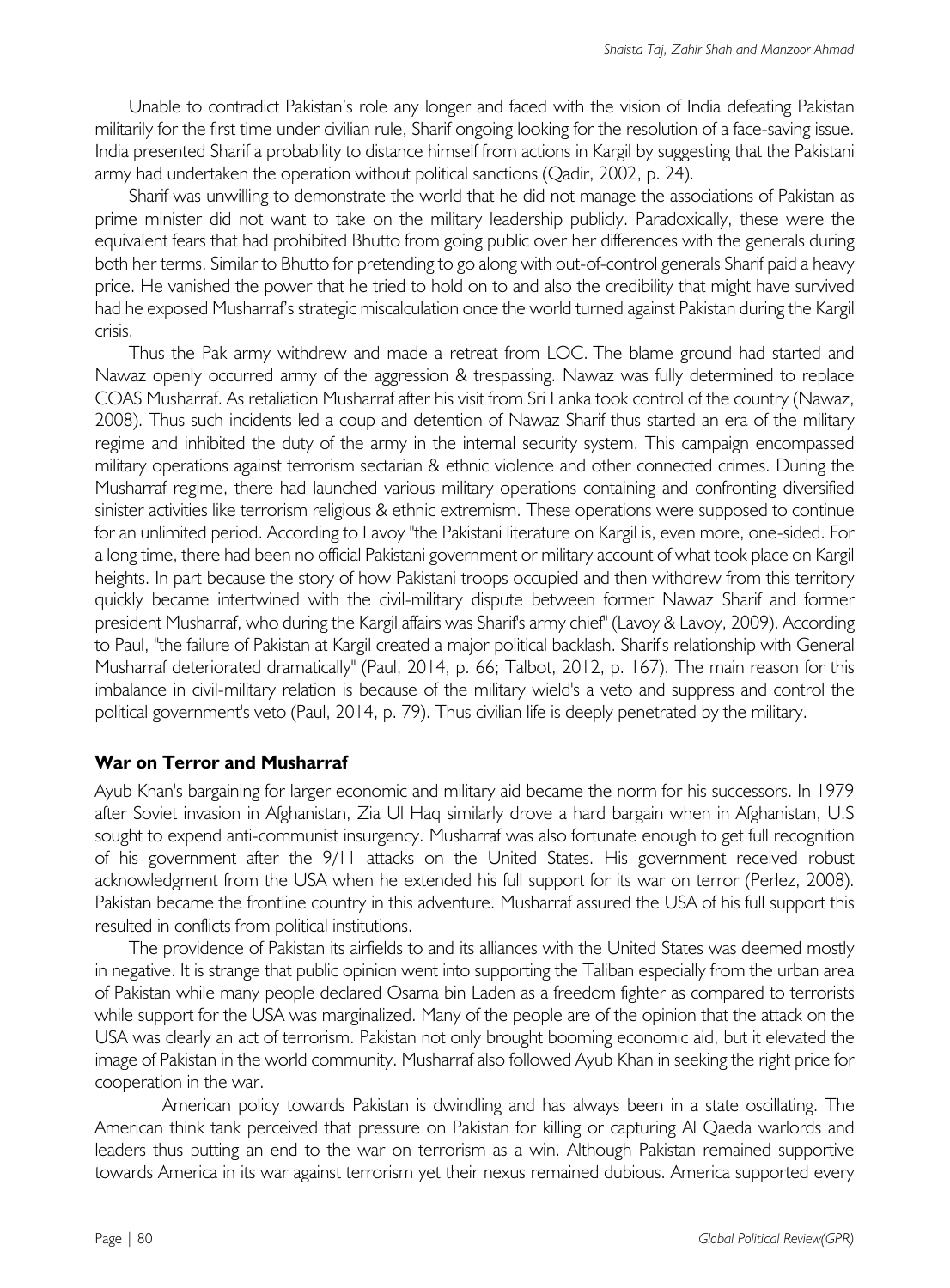military ruler in Pakistan because it is easy for America to influence one person easily as compare to the whole parliament that is why there is always an imbalance in civil-military relations regarding Pakistan's stand on the international front. This imbalance leads to political chaos within the country.

#### **Musharraf Trial**

Most analyses hurriedly praise General Kayani for the ease of change. Pakistanis were made to consider that the army chief was very kind in not imposing military rule despite the inefficiencies of the political governments. But why do we imagine that a military general is always in a hurry to take over power, especially if he can get things done to his taste without going to the forefront? Over the past couple of decades, the civilians had probably understood the military's threshold a bit better. They had understood that generals intervened only when the interests of the high command and the officer cadre, in general, were violated. The stories of action became imperative due to national interests were then spun around the action.

The civilian leadership had understood what buttons not to press that would annoy the generals. What happened with Musharraf was part of this new reality. If politicians are made accountable under the constitution of Pakistan then what about the military generals and what about the justice institution. In Musharraf's case, the civilian government would try to leave the ball in the Supreme Court's court and in all probability go through the motions of a trial. A big question is 'Will the judges use their newlyacquired moral courage to take the case to its natural wrapping up'? to which there were no understandable answers. The court's recent decision to provide a safe exit to the Frontier Corps IG in the 'missing persons' case might be an indicator of how it will proceed in this one. In addition, another case is the fate of the Asghar Khan pointer that the muck will sooner or later get thrown at the politicians and the two generals involved in it will only have to face the mortification of keeping silent.

"On 29th May the ISI reportedly abducted tortured and brutally murdered Saleem Shehzad a journalist just after one day when he exposed links between Al Qaeda and Navy personnel involved in a deadly attack on a naval base in Karachi" (Shah, 2014, p. 229). If wishes were horses, one would like the aforementioned trials to be conducted seriously. On the other hand, it does not seem that a range of stakeholders were prepared to go the whole hog. But this also does not mean that the former dictator should feel smug and not be pleased about the kindliness of the new era in which appearances have to be kept. It would provide him better not to open his mouth too often and think that not getting penalize can be used as a personal political dividend. This time a retired army general is risking things for everyone not the civilians.

## **Memogate and Civil-military relations**

Since there have been conflicting relations between Pakistan's army, Bhutto's PPP government from 2008 to 2013 strived to underestimate the Pakistan army along with the inter-services intelligence several times. First, it alleged the Pakistan army for the grant of U.S 7 Billion aid to Pakistan, which according to PPP was not rightly utilized by the army. Secondly, in May 2011 when the USA raided, which resulted in Osama Bin Ladin's assassination PPP allegedly sent a treasonous letter to the USA to help it against the military take over. PPP was ready to compromise on Pakistan's nuclear program and its national security. The conspiracy against the country was smelted and the Supreme Court formed a judicial commission that was halted by PPP's then-ambassador to the USA Hussain Haqqani. The suspect has managed to flee from the country with the help of the leadership. The ex-prime minister Yousaf Raza Galani further condemned establishment in the parliament on 23rd Dec, 2011. Civil-military relations reached at the apex when Prime minister condemned the unconstitutional and illegal act of the armed forces for filing affidavits on the memo issue in the Supreme Court and he said that "his government would not tolerate a state within a state" (Shah, 2014, p. 230). On the other hand, armed forces replied in a very harsh manner and said the premier's remarks could have grievous consequences.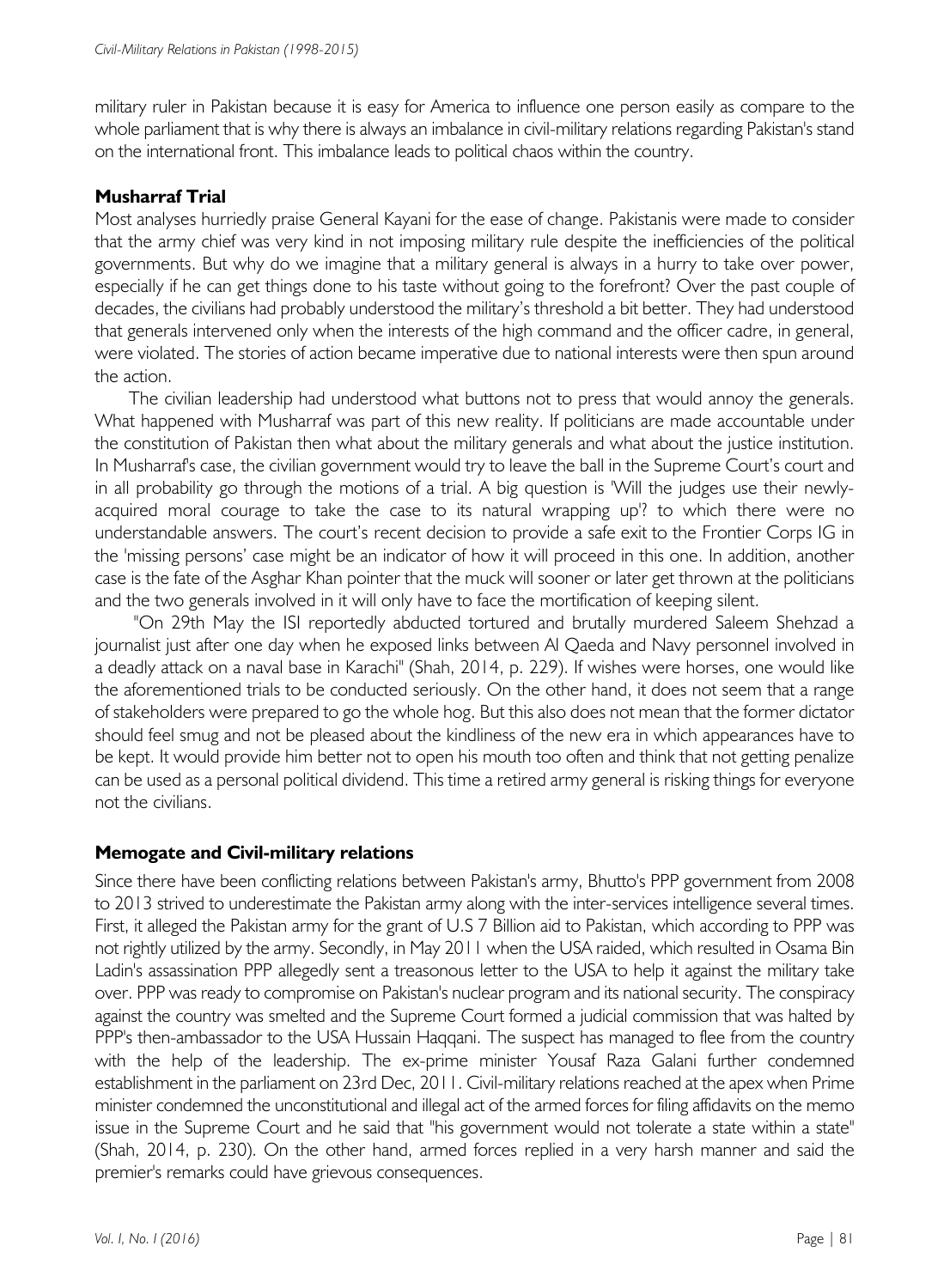#### **Dharna and Civil-Military Stances**

Pakistan's knowledge put forward that the military consistently gets pleasure from superiority in civilmilitary relations the reason is that the country developed as a security state from the early on years of independence due to peripheral security threats and the fear of internal collapse (Rizvi, 2013, p. 267). American military and economic assistance lend a hand to modernize the military, thereby put emphasis on Pakistan's institutional disparity. The elongated years of direct and indirect military rule, the frail and divided political leadership in the post-military withdrawal period and the Afghanistan war all issues boosted the institution's image. The military contributes the most decisive input in the making of foreign policy and security choices. It enjoys a near-monopoly on Pakistan's nuclear pregame.

When Nawaz Sharif assumed power in June 2013 he appeared to command the political system (Daily Times, 2015). Sharif's government has been weakened since the beginning of the term in June 2013 by the Military believed some experts (Pildat, 2017). The first of such efforts was the PTI dharna in 2014. However, he gradually lost ground to the military in 2014-15. The balance of civil-military relations began to shift away from Nawaz Sharif with the PTI dharna *(The Express Tribune, November 16th, 2015).* The PML-N's top leadership made up its mind to work closely with the military to protect itself from the opposition onslaught. In a quick stroke, a political storm was created (dharnas) by Imran Khan's PTI and Tahirul Qadri. One after the other each of Nawaz's desires dwindled. The military was back into an invisible power (The Nation, 2016). Imran Khan operationalized agitation politics with the effect that he, Qadri and the prime minister rushed to the military general headquarters on August 28, 2014, to save their skins. Herein lie the causes and consequences of the ruptured civil-military relations after the PTI's dharna (Daily Times, August 21, 2015). The whole world watched this embarrassing saga while Pakistan could not host the Chinese President due to a visit in September 2014 where CPEC agreements would have been signed (Pildat, 2017).

The military is convinced that every civilian government is weak. While there are no two views about the requirements for each political party and resultant government to be efficient and honest, it is not the job of the Military to sit in judgment of elected governments. Worldwide even in developing democracies, the challenges of governance are overcome through the sustenance of the system in which citizens vote governments in and out (Pildat, 2017). The indecisiveness of the Sharif government in countering religious extremism and terrorism adversely affected its capacity to pursue these issues with firmness and clarity. The insistence on a dialogue with the TTP when the group did not give any indication of wanting direct contact with the government showed poor handling of the dialogue option. Surrounded by TTP sympathizers. Nawaz Sharif delayed the military action, giving enough time to the group's leadership to relocate. It was the military that unilaterally decided to launch the security operation in North Waziristan on June 15, 2014 (Javaid, 2016).

The Sharif government was left with no option but to endorse the decision. The military's recent frustrations are mainly due to the non-availability of the required civilian support in Sindh, Punjab and at the federal level for consistent implementation of the NAP and the control of corruption in the government, funding of terrorist groups and madrassa reforms. The civilian leadership is not likely to adopt a forthright approach to these issues as its support base overlaps with those engaged in these activities. Civil-military relations will continue to move on an uneven path (Shah, 2014). The management of this relationship will be a delicate balancing act for all stakeholders. Pakistan faces acute internal and external security challenges. Neither the civilians nor the military alone can deal with them. They will have to work together, showing restraint towards the peculiar behavior patterns of each side. A functional civilian order is required for ensuring internal and external security *(The Express Tribune, November 16th, 2015).*

#### *National Action Plan*

Many analysts observed that the civil-military relations took a new bonding following the tragic incident of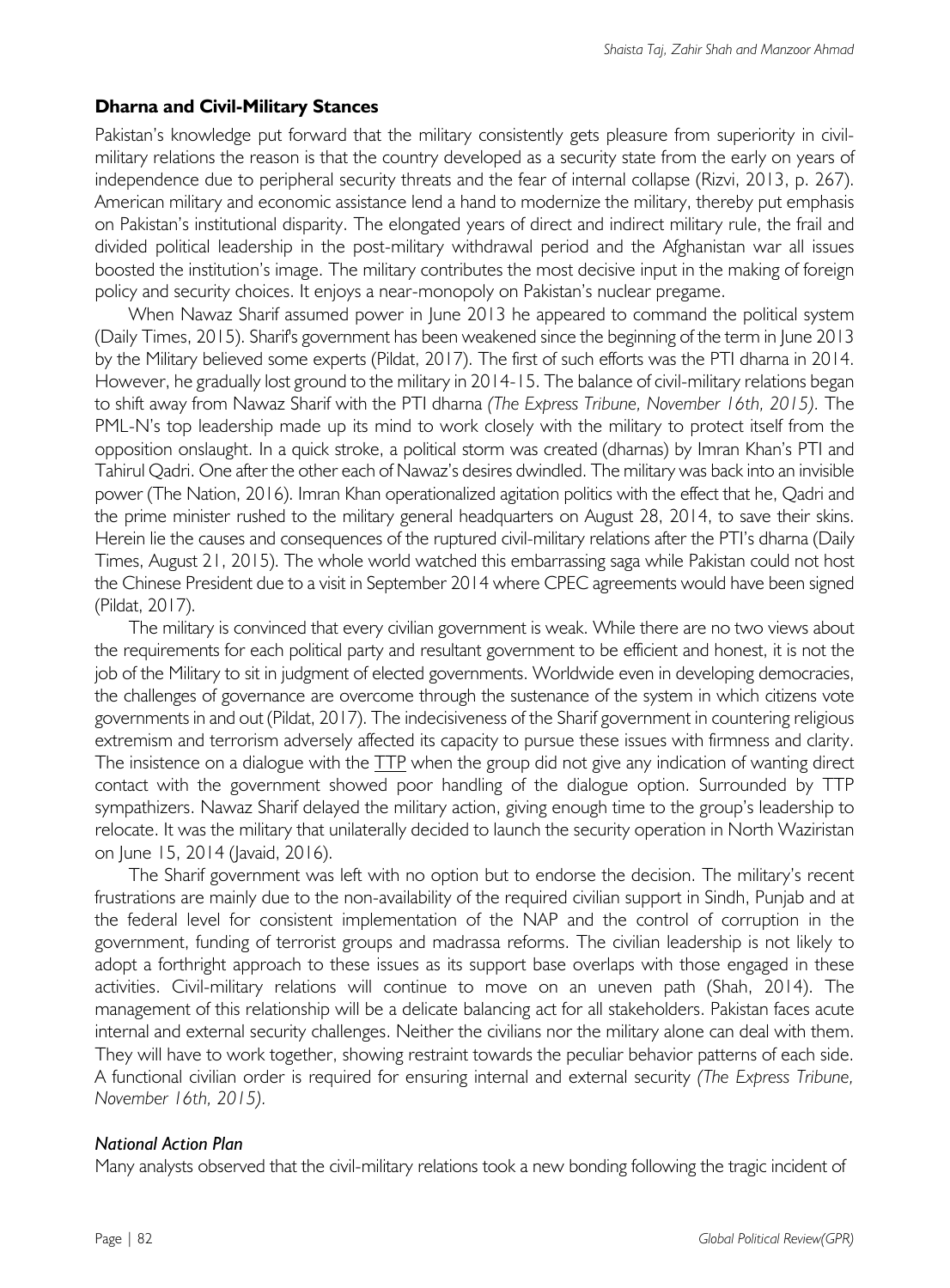Peshawar on December 16, 2014, this gore incident paved the way for the formation of a national action plan. There were found enhanced coordination by the PML(N) supporting fully the army in the formation of military courts.

This decision was made more authentic when a statement issued from the prime minister's office dully confirmed that civil-military leaderships are on the same page. It was further solidified when a consensus was expressed in the formation of military courts. Army power overreached not only in security policymaking, it boosted the image of the army at the international level crediting the COAS's profile.

Some political analysts observed that the growing role of military ushered its interference in areas of civilian government where it should not have been as demanded by the army's ethical codes. There were many issues that needed prompt attention both from the military as well as from the civilian government. The foremost among them was the repatriation of the displaced people during the Zar-e-Azb operation. The federal government started working on fundraising (PILDAT, 2015).

However, the cat was out of the bag when a statement was issued by the chief of the armed forces about the negligence of the civilian government in the implementation of the national action plan (NAP). Viewing the complaints of the military, the civilian government has earnestly made NAP functioning. Nonetheless, apart from other differences between PML (N) government and the establishment, some elements PML (N) is in a conspiracy campaign against the establishment, neutralizing and contracting the prime minister's elbow greasing to improve this relation (Express Tribune, August 22, 2016).

#### *The Role of CMR in Decision Making Regarding Nuclear Technology*

The issue of nuclear technology has proven the decision that has been taken by both civil and military leaders unanimously showing undeterred agreement, which can be regarded as the great triumph of CMR. Though there may be differences in various planning and decided between civil and military systems, yet there is enough evidence showing no difference of opinion and an utter agreement relating to Pakistan's nuclear program.

It is a program commenced by the civilian prime minister, operated by prominent civilian scientists and preserved and protected by the Pakistan armed forces while last but not the least, protected by an article of faith for each coming governments, be it military or civilian. This unity and steadfastness in the matter of nuclear program are quite exemplary on both national as well as international level. Differences are buried but no comprise on the nuclear program. It is dealt with as a matter of faith and integrity. There has been individual mistrust, citing the example of Memo gate and Mehran gate, which resulted in creating fuss and hype on media, yet in spite of these contradictions, the nation has been showing exceptional unity and faith while showing solidarity on the nuclear program.

Yet keeping a balance between these institutes proved a herculean task for both. But it is worth mentioning here that as far as the nuclear program in the country is concerned, there can be no comprise on this from either side, be it civilian power or military institute. It is a matter of national importance and survival, and the whole nation should stand united (Sayeed, 2010).

#### **Conclusion**

In a nutshell, we can easily analyze that strong and mutually corresponding civil-military relations should be the top priority for a developed, secure and economically developed Pakistan. Without sound civil-military relation, we can not imagine our country having a good name in the international committee. Many things need to be clarified many relations with other countries need to be analyzed and countless personal interests have to be buried just for the sake of the country. Pakistan has the potential to become a modern stable state if serious reforms are taken. Sincere leadership with visionary political insight and a harmonious understanding can drag Pakistan back from the brink of crisis.